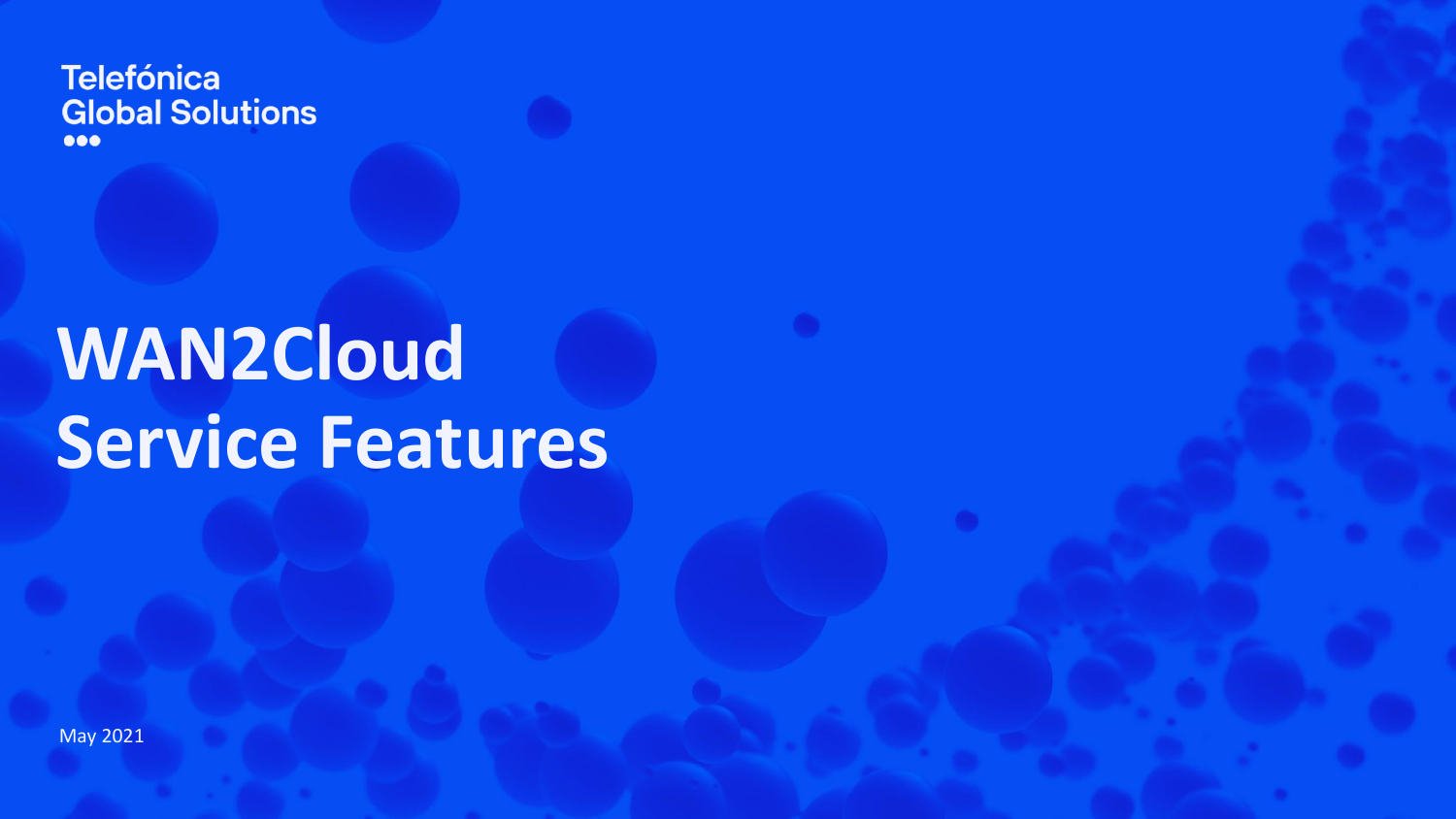#### **WAN2CLOUD**

# **Service Features**

# **What we offer**

- Thanks to Telefónica's **WAN2Cloud** service, you will be able to connect your current corporate VPN to the main Cloud Service Providers (CSPs).
- **WAN2Cloud** connects with public cloud platforms using our MPLS Global network through a reliable virtual circuit, in a private and secure way.

# **What it does for you**

- Better Performance: fast, cloud-based provisioning with high availability, low latency and network guarantee.
- Greater resilience: all Telefonica connections to the CSPs are redundant in each PoP.
- Quality of Service: WAN2Cloud includes service level agreements (SLAs), proactive management, and reporting of traffic.
- Global coverage: worldwide connectivity between your VPN and CSPs.

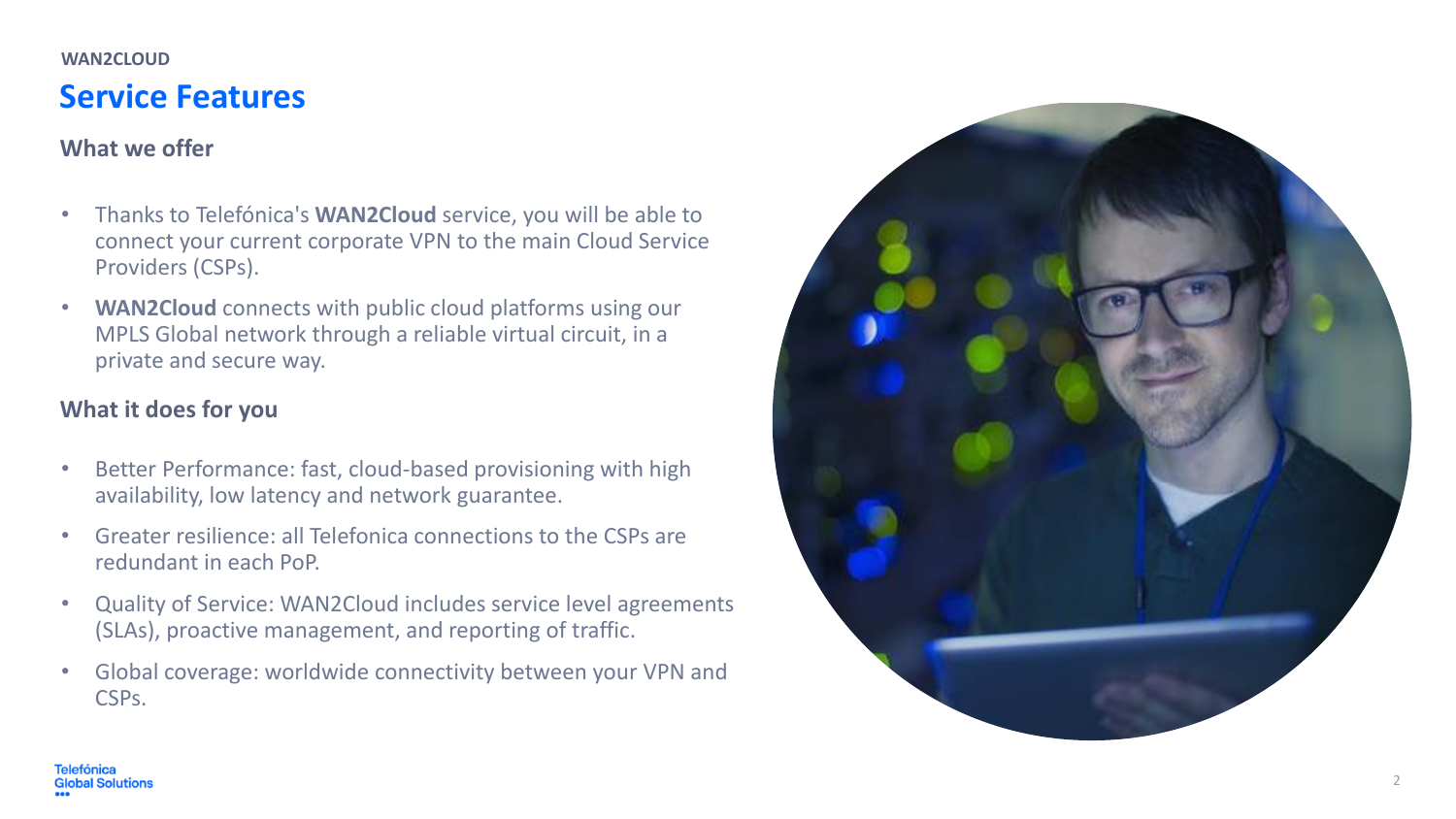# **Service Features WAN2CLOUD**

**We connect Customers to public cloud platforms using our Global MPLS Network**

## **Basic Parameters**

#### Cloud Service Provider:

- **Telefónica**
- Microsoft
- Amazon
- Google
- **IBM Cloud (Softlayer)**

Location

#### Bandwidth

#### **Telefónica Global Solutions**

## **Redundancy**

Intra PoP:

- Redundant connection between Telefónica MPLS network and the CSP, included by default.
- Two redundant VLAN connections per WAN2Cloud in the same PoP

#### Inter PoP/Intra-CSP

- Double redundant connection between Telefónica MPLS network and the CSP, for the most demanding customers.
- Two WAN2Cloud in two different locations (main and backup) within the same region.

## **Reports**

- Bandwidth reports and usage for each virtual circuit are available for both inbound and outbound traffic.
- Traffic diagrams are available, including metrics per 5 minutes, per hour, per day and per month.
	- The 5 minutes information is available for 7 days
	- The hourly information is available for one month .
	- The daily information is available for 3 months
	- The monthly information is available for 13 months